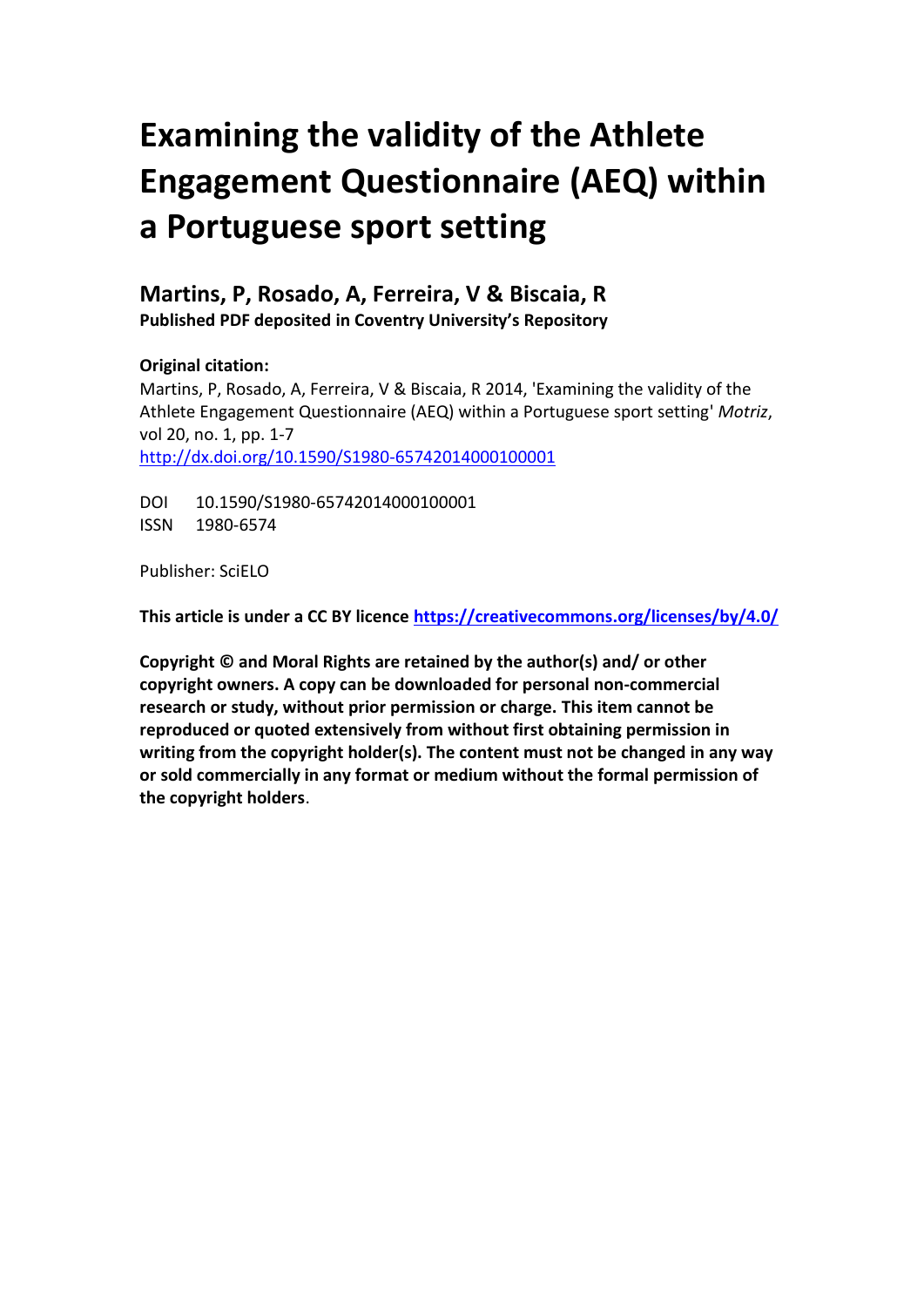#### *Original article*

## **Examining the validity of the Athlete Engagement Questionnaire (AEQ) in a Portuguese sport setting**

Paulo Martins António Rosado Vítor Ferreira Rui Biscaia *University of Lisbon, Portugal*

**Abstract**—Sport psychology literature suggests that understanding engagement levels is pivotal to promote positive sporting experiences among athletes. The purpose of this study was to examine the psychometric properties of the Athlete Engagement Questionnaire among Portuguese sport athletes. Two distinct samples of Portuguese athletes from different competitive levels were collected, and the results of a confirmatory factor analysis demonstrated a good fit of the model to the data. A review of the psychometric properties indicated that all factors showed good composite reliability, convergent validity, and discriminant validity. In addition, a multi-groups analysis showed the invariance of the model in two independent samples providing evidence of cross validity. Implications of these results for scholars and coaches are discussed and guidelines for future studies are suggested.

Keywords: engagement, athletes, Athlete Engagement Questionnaire, psychometric properties

**Resumo**—"Análise da validade do Athlete Engagement Questionnaire (AEQ) no contexto desportivo português." A literatura em psicologia de desporto sugere que a compreensão dos níveis de engajamento é primordial para promover experiências desportivas positivas entre os atletas. O objetivo deste estudo foi examinar as propriedades psicométricas do *Athlete Engagement Questionnaire* entre os desportistas portugueses. Duas amostras distintas de atletas portugueses com diferentes níveis de prática competitiva foram recolhidas e os resultados de uma análise fatorial confirmatória demostraram boa qualidade de ajustamento do modelo. A análise das qualidades psicométricas indicou que todos os fatores mostraram fiabilidade compósita, validade convergente e validade discriminante. Adicionalmente, uma análise multigrupos mostrou a invariância do modelo nas duas amostras independentes, indicando validade cruzada. As implicações destes resultados para treinadores e académicos foram discutidas, sendo também apontadas sugestões para futuros estudos.

Palavras-chave: engajamento, atletas, Questionário de Engajamento no Desporto, propriedades psicométricas

**Resumen**—"Análisis de la validad del Athlete Engagement Questionnaire (AEQ) en un contexto deportivo portugués." La literatura en psicología del deporte sugiere que la comprensión de los niveles de compromiso en la actividad deportiva es importante para la promoción de entornos deportivos positivos entre los atletas. El objetivo del estudio consiste en verificar las propiedades psicométricas del *Athlete Engagement Questionnaire* entre los atletas portugueses. Trabajamos dos muestras distintas de los atletas portugueses con niveles competitivos diferentes, los resultados del análisis factorial confirmatorio han demostrado un buen ajuste del modelo a los datos. El análisis de las propiedades psicométricas ha indicado que todos los factores tienen una buena consistencia interna, así como buena validez convergente y validez discriminante. Además, el análisis multi-grupos muestra que el modelo es estable en dos muestras independientes, proporcionando evidencia de la validez cruzada. Las implicaciones de estos resultados para los académicos y entrenadores fueron discutidas, siendo igualmente planteadas propuestas para estudios futuros.

Palabras clave: compromiso, atleta, Cuestionario de Compromiso del Atleta, propiedades psicométricas

#### **Introduction**

There is a growing body of literature focusing on engagement in different research settings (Hodge, Lonsdale, & Jackson, 2009; Martin, 2008; Maslach & Leiter, 1997). Engagement is a psychological construct that describes 'energy in action' in the form of a link between a person and an activity (Russel, Ainley, & Freydenberg, 2005). Previous studies suggest that engagement can be seen as a potential 'meta-construct,' gathering separate lines of research under a single conceptual model (e.g., Hodge et al., 2009). This 'meta-construct' is featured by having three components: behavioral (i.e., positive conduct, effort or participation), emotional (i.e., interest, belonging, and positive attitude about learning), and cognitive. (i.e., self-regulation, learning goals, investment in learning) (Appleton, Christenson, Kim, & Reschly, 2006; Fredricks, Blumenfeld, & Paris, 2004).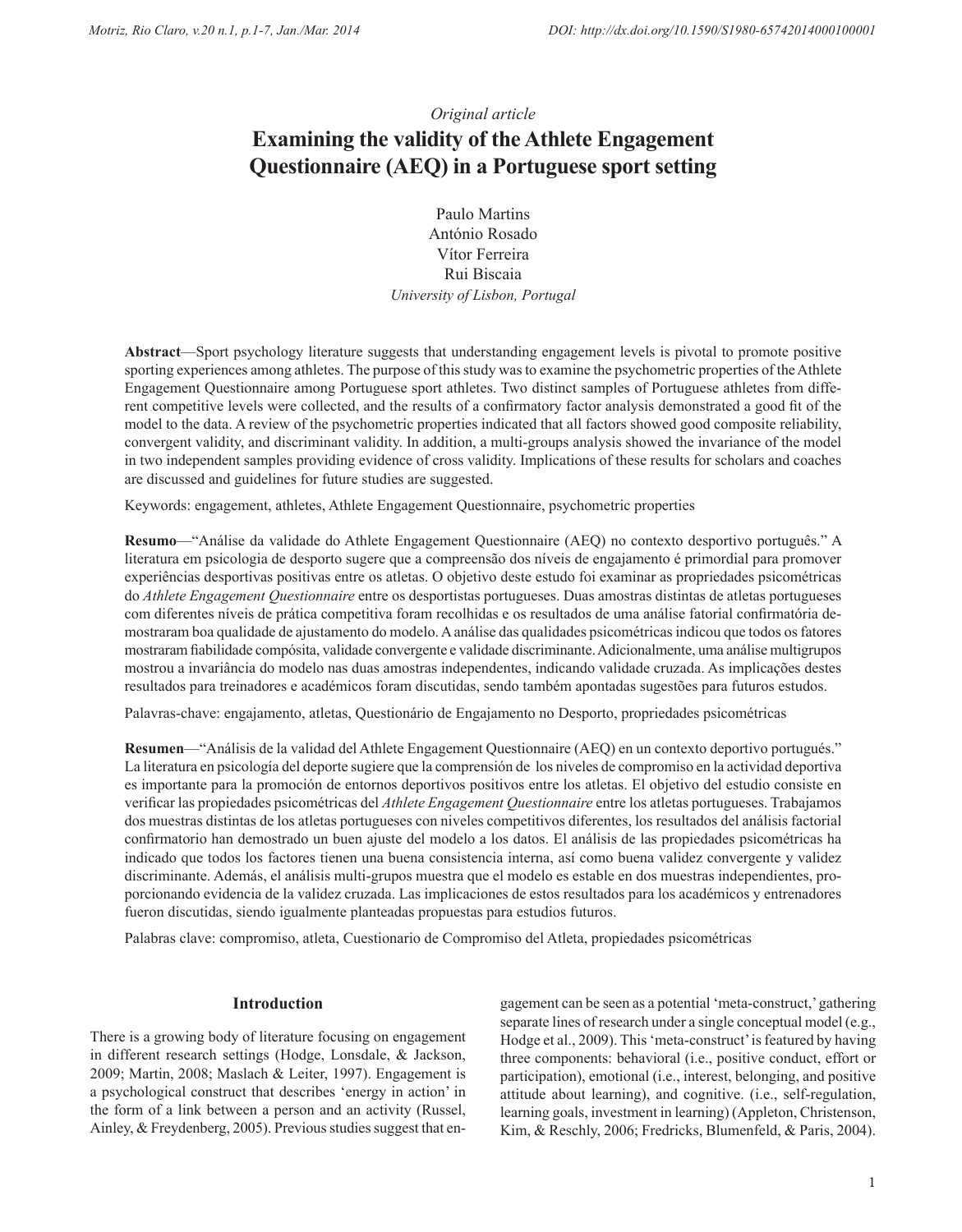In sport settings, studying athlete engagement (AE) assumes a pivotal importance due to its relationship with the level of performance (Russell et al., 2005). The concept of AE is often described as a result of an enduring, relatively stable sport experience, which refers to generalized positive affects and cognitions about the individuals' involvement in the practice of a sport (Lonsdale, Hodge, & Jackson, 2007; Lonsdale, Hodge, & Raedeke, 2007). However, with few exceptions, little empirical research has been conducted in the sports field to understand the role of athletes' engagement in a sport environment. Of the few studies about this topic, Hodge et al. (2009) focused on an elite sport context and identified the antecedents (basic psychological needs) and consequences (dispositional flow) of athlete engagement. Notwithstanding, it is important to further explore the applicability of the engagement concept with athletes involved in different levels of competition. Prior studies highlighted that expert performance results from a long-term systematic engagement in a deliberate practice in a domain (Ericsson, Krampe, & Tesch-Römer, 1993; Martin, 2008). In this sense, examining the role of engagement of athletes in different competitive levels may prove to be vital to understand how they are driven to master skills, and continue to practice their sports (Liem & Martin, 2012; Martin, 2008)

The majority of previous studies has focused on the more observable indicators of engagement levels (e.g. Furrer, Skinner, Marchand, & Kindermann, 2006; Zyngier, 2008). The measurement of engagement through athletes' behavior is a highly deductive method, and this procedure does provide precision in the definition of the engagement construct (Reschly & Christenson, 2006). In this sense, a focus on a more inductive approach (e.g. self-reported measures of athletes' cognitive engagement) may be important to better understand the multidimensional nature of engagement in sport environments (Appleton et al., 2006). Consequently, in order to improve previous theoretical conceptualizations, it is necessary to rely on empirical measurements of engagement according to the athletes' sense of experience and its meaning within a specific sport context (Appleton, et al., 2006; Connell, Halpern-Felsher, Clifford, Crichlow, & Usinger, 1995). In line with this concept, recent studies have increasingly focused on the development of measurement tools to assess athletes' perceived engagement with sports activities (Lonsdale, Hodge, & Jackson, 2007; Lonsdale, Hodge, & Raedeke, 2007). For example, Lonsdale et al. (2007) conducted an exploratory study using New Zealand elite athletes, and developed the *Athlete Engagement Questionnaire* (AEQ) consisting of four dimensions: confidence, dedication, vigor, and enthusiasm. In the subsequent study, Lonsdale, Hodge, and Raedeke (2007) examined the proposed factor structure using a larger sample of New Zealand and Canadian elite athletes. The AEQ revealed good psychometric properties proving to be a reliable tool to assess engagement in sport competitive environments, as well as to understand the relationship between burnout and engagement in athletes. Notwithstanding, the authors suggested that future research using the AEQ should be applied in different contexts in order to further validate the instrument, given that cultural differences may limit item interpretation and factor content.

A focus on reliable psychological instruments analyzing athletes' mental skills is a pre-requisite in the sport-related literature (Chartrand, Jowdy, & Danish, 1992; Salmela, Monfared, Mosayebi, & Durand-Bush, 2008). Thus, considering previous research (Lonsdale et al., 2007; Lonsdale, Hodge, & Raedeke, 2007), the current study uses the AEQ to examine athletes' engagement in a different sport environment. Specifically, the purpose of this study was to test the AEQ in a Portuguese athletes' sport setting. Therefore, we intend to further validate the AEQ instrument to the Portuguese language, given that every new application of the AEQ is a contribution to its validity consummation, and offers an important theoretical value (Baric & Horga, 2006). Additionally, it may aid sport psychologists and coaches in offering more positive sporting experiences (Hodge et al., 2009; Vecina, & Chacón, 2013), and skillfully guide athletes in a safer and more effective manner (Erikson, 2007).

#### **Method**

#### *Participants and data collection*

The research sample consisted of two convenience groups and the participants were selected from different competitive levels (i.e. elite, national and regional levels), sports and regions of Portugal. All participants accepted voluntarily to participate in the study under the guarantee of anonymity of their responses. The total number of participants was 771 athletes, and all participants (and their parents when appropriate) were instructed about the purpose and procedures of the study before to fill an informed consent. Questionnaires were distributed in two separate moments. In each moment, a total of 500 questionnaires were distributed to the athletes before their training sessions. The questionnaires were self-administered and completion took approximately 12 minutes. After data screening, in a first moment, a total of 357 were deemed usable for data analyses. The mean age of the first sample was 20.2 years old (SD=6.28), and little more of two third were males (79.6%). Regarding the second moment, a total of 414 questionnaires were deemed usable for data analysis, with participants mean age of 17.2 years old (SD=4.63), and a great majority (i.e., about two thirds) were males (81.2.6%). It is important to note that in both data collections, samples sizes exceeded the minimum (*n*=200) recommended for structural equation modelling with maximum likelihood estimation (Hair, Black, Babin, & Anderson, 2009).

#### *Measures*

The original Athlete Engagement Questionnaire (AEQ) comprises sixteen items distributed in four dimensions, namely: confidence, dedication, enthusiasm, and vigor (see Table 1). Respondents are asked to indicate how they felt in the past three months through a 5-point Likert-type scale ranging from 1 (strongly disagree) to 5 (strongly agree). Sample items include, for example: 'I believe I am capable of accomplishing my goals in sport' (confidence); 'I am determined to achieve my goals in sport' (dedication); 'I feel excited about my sport' (enthusiasm);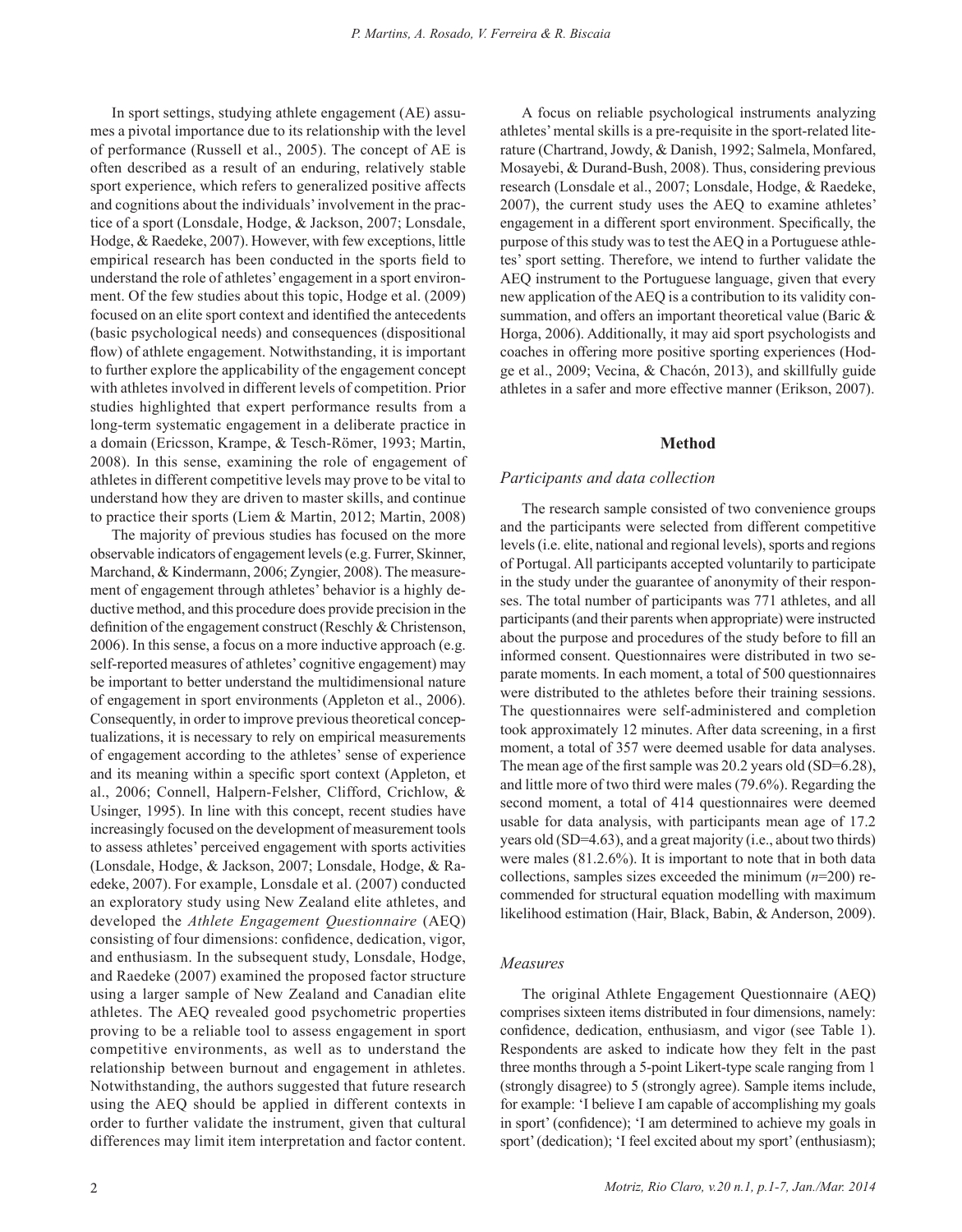Table 1. Dimensions, description and corresponding items of the original version of the Athlete Engagement Questionnaire (Lonsdale, Hodge, & Jackson , 2007, p.472).

| <b>Dimensions</b> | <b>Description</b>                                                                                                       | <b>Items</b>   |  |  |
|-------------------|--------------------------------------------------------------------------------------------------------------------------|----------------|--|--|
| Confidence        | Represents a belief in one's ability<br>to attain a high level of performance $1, 2, 3, 4$<br>and achieve desired goals. |                |  |  |
| Dedication        | Desire to invest effort and time<br>towards achieving goals one view $5, 6, 7, 8$<br>as important.                       |                |  |  |
| Vigor             | Physical, mental, and emotional<br>energy or liveliness.                                                                 | 9. 10. 11. 12  |  |  |
| Enthusiasm        | Characterized by feelings of excite-<br>ment and high levels of enjoyment                                                | 13. 14. 15. 16 |  |  |

and 'I feel really alive when I participate in my sport' (vigor). The AEQ scale was translated to Portuguese and then back-translated to English to minimize discrepancies between the original and the translated version (Banville, Desrosiers, & Genet-Volet, 2000). Specifically, the AEQ instrument was first translated into Portuguese by two of the researchers in cooperation with an experienced Portuguese sport psychologist. Next, to test the equivalence of the items, back-translation into English was carried out by two natives of Portugal that are fluent in English. To verify the accuracy of the items, a bilingual expert was asked to assess differences in meaning between the original items and the backtranslated items. The comparison of the two forms leaded to the conclusion that the two instruments were conceptually equivalent.

#### *Data analysis*

Data were analyzed using AMOS 21.0, and a confirmatory factor analysis (CFA) was performed to assess the psychometric properties of the AEQ instrument. Internal consistency of the constructs was assessed through composite reliability (Hair, et al., 2009). Convergent validity was evaluated through the average variance extracted (AVE), while discriminant validity was established when AVE for each construct exceeded the squared correlations between that construct and any other (Fornell & Larcker, 1981). The appropriateness of the model was tested using a variety of indices. Specifically, the measurement model was assessed with chi-square  $(\chi^2)$  statistical test, the ratio of  $\chi^2$  to its degrees of freedom, comparative -of-fit-index (CFI), goodness-of-fit index (GFI), parsimony comparative-of-fit-index (PCFI), parsimony goodness-of-fit index (PGFI), and root mean square error of approximation (RMSEA). The statistical significance was assumed at a .05 level. Additionally, a multi-group analysis was conducted to compare the first sample with a second sample in order to assess cross validity. The model's invariance in both samples was tested by comparing the unconstrained model with constrained models (factor loadings fixed and variances/covariances fixed). Factorial invariance was accepted when the models did not differ significantly (*p*>0.05), according to the χ² statistic (Loehlin, 2003; Marôco, 2010).

Table 2. Factor loadings, Z-values, composite reliability (CR), and average variance extracted (AVE).

| Constructs/items                                                   | Loadings | Z-value | <b>CR</b> | <b>AVE</b> |
|--------------------------------------------------------------------|----------|---------|-----------|------------|
| Confidence                                                         |          |         | .88       | .66        |
| I believe I am capable of accomplishing my goals in sport          | .67      | 13.74   |           |            |
| I feel capable of success in my sport                              | .87      | 20.04   |           |            |
| I believe I have the skills/technique to be successful in my sport | .86      | 19.42   |           |            |
| I am confident in my abilities                                     | .77      | 16.55   |           |            |
| Dedication                                                         |          |         | .88       | .65        |
| I am dedicated to achieving my goals in sport                      | .77      | 16.46   |           |            |
| I am determined to achieve my goals in sport                       | .83      | 18.40   |           |            |
| I am devoted to my sport                                           | .75      | 15.89   |           |            |
| I want to work hard to achieve my goals in sport                   | .80      | 17.50   |           |            |
| Vigor                                                              |          |         | .86       | .60        |
| I feel energized when I participate in my sport                    | .80      | 17.41   |           |            |
| I feel energetic when I participate in my sport                    | .77      | 16.75   |           |            |
| I feel really alive when I participate in my sport                 | .88      | 20.20   |           |            |
| I feel mentally alert when I participate in my sport               | .73      | 15.51   |           |            |
| Enthusiasm                                                         |          |         | .85       | .58        |
| I feel excited about my sport                                      | .79      | 17.08   |           |            |
| I am enthusiastic about my sport                                   | .76      | 15.97   |           |            |
| I enjoy my sport                                                   | .75      | 15.80   |           |            |
| I have fun in my sport                                             | .82      | 17.99   |           |            |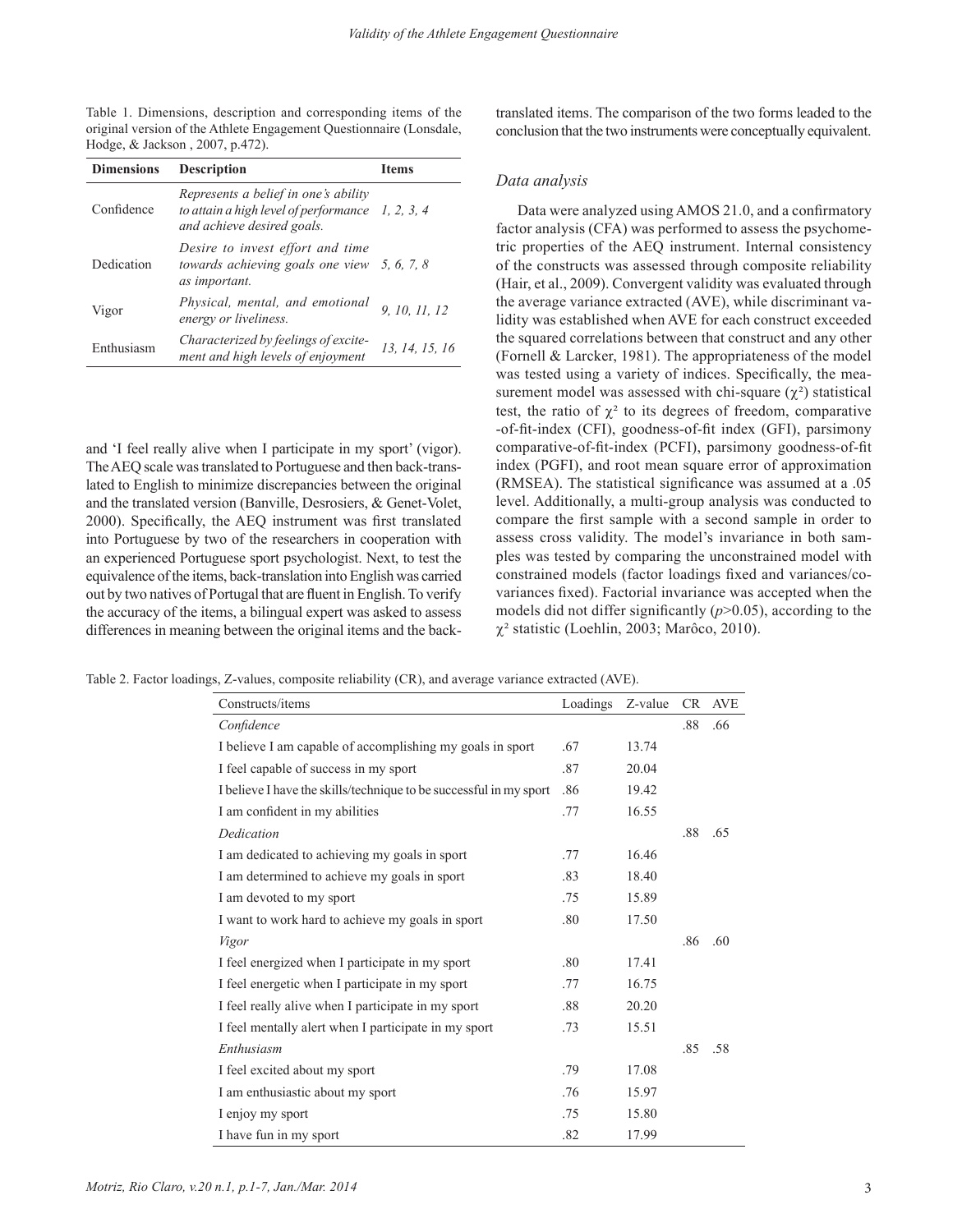#### **Results**

#### *AEQ model*

The results of the confirmatory analysis for each engagement factor are reported in Table 2. All estimated factor loadings exceed the cut-off point of .50 (Hair et al., 2009), ranging from 0.67 to 0.88. Also, the *Z*-values ranged from 13.74 to 20.20. These results indicate that each item did load significantly on its construct. All composite reliability values exceeded the recommended minimum of 0.60 (Bagozzi & Kimmel, 1995) ranging from 0.85 to 0.88. Convergent validity was accepted for all constructs given the AVE values of each construct showed accepted levels and ranged from .58 to 0.66, with a mean of .62 (Fornell & Larcker, 1981). In addition, the results obtained for the measurement model demonstrated an acceptable fit to the data  $[\chi^2 = 319.38, p < 0.01;$  $\gamma^2$ /df=3.26, PCFI=0.77, PGFI=0.66, CFI=0.95, GFI=0.91, RMSEA=0.074]. Although the  $\chi^2$  was significant, this statistic result is sensitive to sample size, and the study was conducted with a large sample (*n*=771). However, both PCFI and PGFI were above the cut-off point of 0.60, while the CFI and GFI were higher than 0.90 (Hair et al. 2009). In addition, the RM-SEA value indicated an acceptable fit (Byrne, 2000).

Descriptive statistics for each constructs and its correlations are presented in Table 3. 'Enthusiasm' was the construct with the highest mean score (M=4.60, SD=0.58) while 'Confidence' had the lowest mean score (M=3.91, SD=0.81). Evidence of discriminant validity was accepted since none of the squared correlations exceeded the AVE values for each associated construct.

#### *Cross validity*

A multi-group analysis was conducted with the first moment of data collection sample (*n*=357) and a second validation sample (*n*=441) collected two months after first data set. Athletes from the second sample showed similar demographic characteristics. As shown in Table 4, the fit of the unconstrained model [Model 1: χ²(196)=514.81 (*p*<.001), PCFI=0.78, PGFI=0.66, CFI=0.96, GFI=0.92, RMSEA=0.046] was acceptable, and this model was compared with this baseline configural-invarience model (Marsh, 1993). The models with constrained factor loadings [Model 2: χ²(212)=533.87 (*p*<.001), PCFI=0.84, PGFI=0.72, CFI=0.95, GFI=0.92, RMSEA=0.046] and constrained variances/co-variances [Model 3: χ²(218)=542.19 (*p*<.001), PCFI=0.87, PGFI=0.74, CFI=0.95, GFI=0.92, RMSEA=0.044] showed a satisfactory fit. The  $\chi^2$  statistic did not show significant differences between Model 1 and Model 2 (χ²dif (16)=19.06; *p*=0.266) or Model 1

Table 3. Mean (M), standard deviation (SD) and Squared Correlations between the first order constructs or among constructs.

| <b>Constructs</b> | M    | SD  | <b>Correlation Matrix</b> |         |         |     |  |  |
|-------------------|------|-----|---------------------------|---------|---------|-----|--|--|
|                   |      |     |                           |         |         |     |  |  |
| 1. Confidence     | 3.91 | .81 | 1.00                      |         |         |     |  |  |
| 2. Dedication     | 4.22 | .73 | $77***$                   | 1.00    |         |     |  |  |
| 3. Vigor          | 4.24 | .68 | $63***$                   | $81***$ | 1.00    |     |  |  |
| 4. Enthusiasm     | 4.60 | .58 | $.57***$                  | $66***$ | $82***$ | 100 |  |  |
|                   |      |     |                           |         |         |     |  |  |

*Note*. No correlations failed the AVE test of discriminant validity. \*\*\* *p*<0.001.

and Model 3 (χ²dif (22)=3427.38; *p*=0.197). Thus, the results demonstrated the model's invariance in both samples indicating that the factorial structure of AEQ was stable in two independent samples (Loehin, 2003; Marôco, 2010) indicating cross validity.

#### **Discussion**

The main goal of the current study was to extend previous research on athletes' engagement to the validation of the AEQ to the Portuguese sport competitive environment. Given the fact that every new application of a measurement instrument represents a contribution to improve the theoretical value of the research domain (Barić & Horga, 2006), this study extends the body of knowledge by confirming the validity of the AEQ instrument in a different research setting, as well as by improving the knowledge of how to aid sport psychologists and coaches to manage athletes' engagement.

The results of the CFA revealed that the four-factor structure proposed to assess athletes' engagement, including Confidence, Dedication, Vigor and Enthusiasm, showed a good fit to the data. In addition, all constructs showed good psychometric properties. These findings are consistent with previous research using the AEQ (Lonsdale et al., 2007, Lonsdale, Hodge, & Raedeke, 2007), and they confirm the importance of each of the four constructs in the understanding of the engagement levels of athletes. Also, there is another important finding to highlight about the AEQ that represents a contribution to the sports-related literature. Specifically, the model's invariance in two independent samples was supported, indicating cross validity. This is a pivotal step when evaluating psychometric properties of a measurement scale (Marôco, 2010), and this procedure has been reported when validating scales in recent studies conducted in the sports scenario (e.g., Alvarado, Sandín, Valdez-Medina, González-Arratia, & Rivera, 2012; Biscaia, Correia, Ross, Rosado, & Mâroco, 2013; Cabrita, Rosado, Leite, & Sousa, 2013; Theodorakis, Dimmock, Wann, & Barlas, 2010).

Table 4. Results of the multi-group CFA models across the first and second application of the Portuguese Athletic Engagement Questionnaire.

| Multi-group models $\gamma^2$ | df | $\Delta\gamma^2$                 | $\Delta df$ p |     |     |      |     | PCFI PGFI GFI CFI RMSEA |
|-------------------------------|----|----------------------------------|---------------|-----|-----|------|-----|-------------------------|
| Model 1                       |    | 514.81 196 ------- --- ---       |               | .78 | .66 | .92  | .95 | .05                     |
| Model 2                       |    | 533.87 212 19.06 16 .266 .84 .72 |               |     |     | - 95 | 92. | .05                     |
| Model 3                       |    | 542.19 218 27.38 22 197 87       |               |     | .74 | .92  | 95  | $^{04}$                 |

*Note*. First sample: *n*=357; Second sample: *n*=441.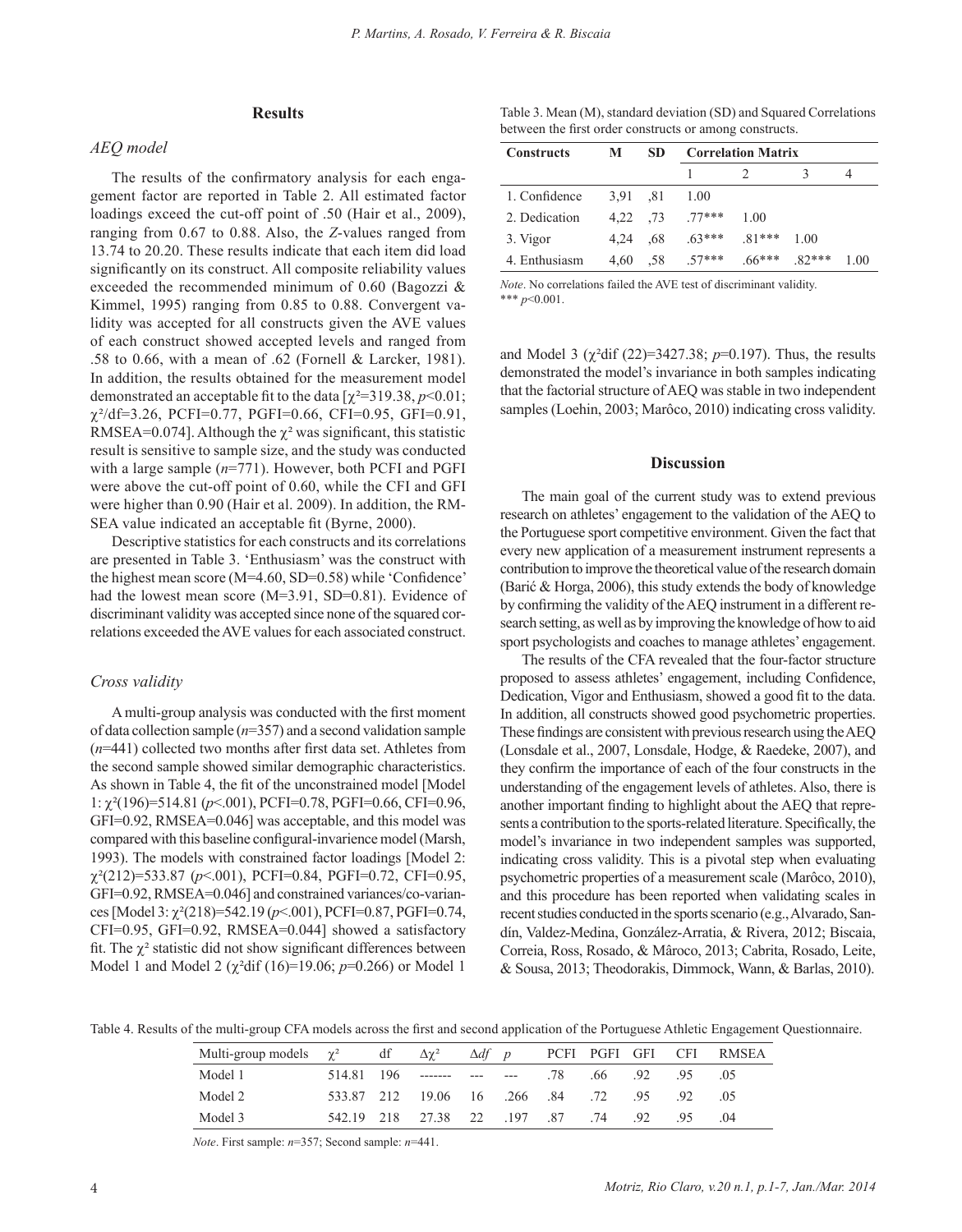Engagement plays an important role for desirable outcomes that require emotional adjustments when the issue is to achieve high levels of performance by both elite athletes and beginners (Liem & Martin, 2012; Martin, 2008; Oliver, Hardy, & Mardland, 2010). Thus, findings from this study provide scholars and coaches with a tool to aid them in managing their athletes' levels of engagement. Previous studies suggest that expert performance in sport is the result of long-term engagement in a highly specialized form of training named *deliberate practice* (Maehr & Meyer, 1997; Wall & Coté, 2007). Furthermore, when an athlete's primary goal is to master his or her sport, it is more likely that his/her motivations will increase (Martin, 2007, 2010). Thus, from the scholars' point of view, the results of the current study may represent an important basis for the development of studies with a multidimensional framework including both motivations and engagement, in order to better understand an individual's energy and his/her drive to learn (Liem, & Martin, 2012; Martin, 2008). From the coaches' standpoint, this study provides a tool to assess engagement with practical implications in the improvement levels of confidence, dedication, enthusiasm, and vigor of athletes. Additionally, there is a research line suggesting that a large amount of sport-specific practice at a young age could lead to high levels of burnout among athletes in different stages of their sport careers (Hodge et al., 2009; Lonsdale et al., 2007, Lonsdale, Hodge, & Raedeke, 2007; Schaufeli, Salanova, González-Roma, & Bakker, 2002). Furthermore, studying AE could also be important for the understanding of how to avoid low levels of performance, enhanced pressure to win, and even dropout from sports (Liem & Martin, 2012).

According to the literature about AE, the study of engagement experiences among athletes at sub-elite levels may also be crucial to understand sport participation (Allender, Cowburn, & Foster, 2006; Ullrich-French & Smith, 2009). That is, studying the feelings of confidence in one's ability to perform at a high level (confidence), how much dedicated athletes are to sacrifice themselves to keep doing hard training (dedication), the physical, mental, and emotional energy of the athletes (vigor), and their high levels of enjoyment (enthusiasm) may contribute to extend the sport career of sub-elite athletes up to the elite level of participation (Coté, Horton, MacDonald, & Wilkes, 2009; Fraser-Thomas, Côté, & Deakin, 2008; Wall, & Côté, 2007). Given the importance of enhancing athletic performance and athletes' involvement since early ages, this measurement instrument examined in the current study would also be of pivotal interest to potentiate the transition from the sub-elite levels to elite levels of participation (Lonsdale et al., 2009; Salmela et al., 2008). Thus, the study of AE levels may contribute to draw a measurement of the athletes' risk of developing maladaptive emotions related to the sport setting (Hodge et al., 2009; Oliver et al., 2010; Trew, Kremer, Gallagher, Scully, & Ogle, 1997).

#### *Limitations and future research*

As with any study, this research has limitations that should be considered for future research. First, the study sample was not representative of the Portuguese athletes' population, and as such the results may lack generalizability. Thus, future studies should collect larger and stratified samples of the target population to better understand engagement among athletes. Additional samples with athletes from other countries could also be collected to compare the validity of the scale in different cultural contexts. Consistent with this view, Bollen (1989) refers that it is important to compare the fit of the model with the fit of prior research models, and the fit indices produced in the current study are comparable to the previously established fit indices (e.g. Lonsdale et al., 2007). Thus, the analysis of the AEQ in longitudinal studies using samples from different countries may constitute a step forward to aid scholars improving their understanding of the role of engagement in sports.

Second, the athletes' engagement construct was assessed with four dimensions, namely, confidence, dedication, vigor, enthusiasm. However, previous literature suggests that the existence of other important dimensions, such as enjoyment and preoccupation (Lonsdale et al., 2007a). As such, the insertion of these dimensions in futures empirical studies using the AEQ might be an important contribution to better understand the concept of athletes' engagement.

Third, while the current study focused on measuring the dimensions of engagement in sports settings, the antecedents and consequences of athletes' engagement were not systematically examined. According to Vallerand, Mageau, Elliot, Dumais, Demers, and Rousseau (2008), high levels of motivation are believed to be central at improving engagement. Also, Hodge et al. (2009) and Londsdale, Hodge, and Raedeke (2007) observed that burnout can be a consequence of low levels of engagement within a sport. In addition, the engagement levels have been suggested to be linked to the climate perceptions namely the quality of human relations (Busseri, Constain, Campbell, Rose-Krasnor, & Evans, 2011). In this sense, examining the relationship between engagement and athletic identity may also represent an important topic for future studies. Thusly, the simultaneous analysis of athletes' engagement, previous factors, and consequences could represent an important step in the pursuit of how sport participation and performance of athletes can be enhanced.

#### **References**

- Allender, S., Cowburn, G., & Foster, C. (2006). Understanding participation in sport and physical activity among children and adults: a review of qualitative studies. *Health Education Research, 21*(6), 826-835. doi: Doi 10.1093/Her/Cyl063
- Alvarado, B.G., Sandín, B., Valdez-Medina, J.L., González-Arratia, N., & Rivera, S. (2012). Análisis factorial confirmatorio del Cuestionario SA-45 en una muestra mexicana. *Anales de Psicología, 28*(2), 426-433. doi: http://dx.doi.org/10.6018/analesps.28.2.148851
- Appleton, J., Christenson, S., Kim, D., & Reschly, A. (2006). Measuring cognitive and psychological engagement: Validation of the Student Engagement Instrument. Journal of School Psychology, 44:427–445.
- Bagozzi, R.P. & Kimmel, S.K. (1995). A comparison of leading theories for the prediction of goal-directed behaviours. *British Journal of Social Psychology, 34*, 437-461.
- Banville, D., Desrosiers, P., & Genet-Volet, Y. (2000). Translating questionnaires and inventories using a cross-cultural translation technique. *Journal of Teaching in Physical Education for Information, 19*(3), 374-387.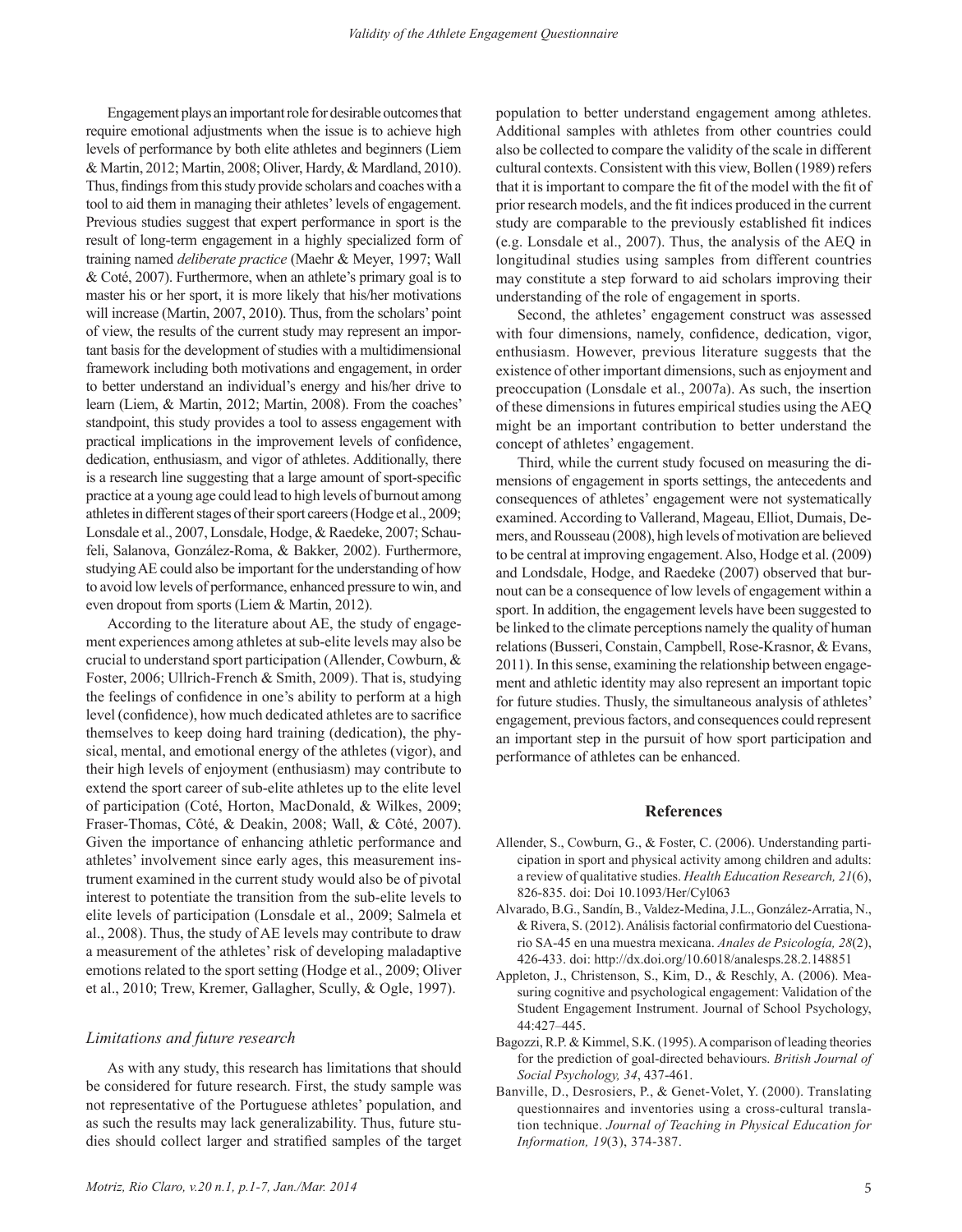- Barić, R. & Horga, S. (2006). Psychometric properties of the croatian version of task and ego orientation in sport questionnaire (CTE-OSQ). *Kinesiology, 38*(2), 135-142.
- Biscaia, R., Correia, A., Ross, S., Rosado, A., & Marôco, J. (2013). Spectator-based brand equity in professional soccer. *Sport Marketing Quarterly, 22*(13).
- Bollen, K.A. (1989). *Structural equations with latent variables*. New York: Wiley.
- Busseri, M.A., Costain, K.A., Campbell, K.M., Rose-Krasnor, L., & Evans, J. (2011). Brief report: Engagement in sport and identity status. *Journal of adolescence, 34*(5), 1087-1091. doi: 10.1016/j. adolescence.2010.06.004
- Byrne, B.M. (2000). *Structural Equation Modeling with AMOS: Basic Concepts, Applications, and Programing*. Mahwah, NJ: Lawrence Erlbaum Associates.
- Cabrita, C., Rosado, A., Leite, T., & Sousa, L. (2013). Adaptation of the Athletic Identity Scale (AIMS-Plus) for the Portuguese Population. *Psicologia Reflexão e Crítica, 27*(1), in press.
- Chartrand, J.M., Jowdy, D.P., & Danish, S.J. (1992). The Psychological Skills Inventory for Sports: Psychometric Characteristics and Applied Implications. *Journal of Sport & Exercise Psychology, 14,* 405-413.
- Connell, J.P., Halpern-Felsher, B.L., Clifford, E., Crichlow, W., & Usinger, P. (1995). Hanging in there: Behavioral, psychological, and contextual factors affecting whether African American adolescents stay in high school. *Journal of Adolescent Research, 10*(1), 41-63.
- Coté, J., Horton, S., MacDonald, D., & Wilkes, S. (2009). The Benefits of Sampling Sports During Childhood. *Physical & Health Education Journal, 74*(4), 6.
- Ericsson, K.A. (2007). Deliberate practice and the modifiability of body and mind: toward a science of the structure and acquisition of expert and elite performance. International Journal of Sport Psychology, 38(1), 4-34.
- Ericsson, K.A., Krampe, R.T., & Tesch-Römer, C. (1993). The role of deliberate practice in the acquisition of expert performance. *Psychological Review, 100*(3), 363-406. doi: 10.1037/0033- 295X.100.3.363
- Furrer, C.J., Skinner, E., Marchand, G., & Kindermann, T.A. (2006, March). *Engagement vs. disaffection as central constructs in the dynamics of motivational development.* Paper presented at the Annual Meeting of the Society for Research on Adolescence, San Francisco, CA.
- Fornell, C., & Larcker, D.F. (1981). Structural equation models with unobserved variables and measurement error: Algebra and statistics. *Journal of Marketing Research, 18*(3), 382-388.
- Fraser-Thomas, J., Côté, J., & Deakin, J. (2008). Examining Adolescent Sport Dropout and Prolonged Engagement from a Developmental Perspective. *Journal of Applied Sport Psychology, 30*, 318-333. doi: 10.1080/10413200802163549
- Fredricks, J.A., Blumenfeld, P.C., & Paris, A.H. (2004). School engagement: Potential of the concept, state of the evidence. Review of Educational Research, 74(1), 59-109. doi: Doi 10.3102/00346543074001059
- Hair, J.F., Black, W.C., Babin, B., & Anderson, R.E. (2009). *Multivariate data analyses* (7th ed.). New York: Prentice Hall.
- Hodge, K., Lonsdale, C., & Jackson, S.A. (2009). Athlete Engagement in Elite Sport: An Exploratory Investigation of Antecedents and Consequences. *Sport Psychologist, 23*(2), 186-202.
- Liem, G.A.D., & Martin, A.J. (2012). The Motivation and Engagement Scale: Theoretical Framework, Psychometric Properties, and Applied Yields. *Australian Psychologist, 47*(1), 3-13. doi: 10.1111/j.1742-9544.2011.00049.x
- Loehlin, J.C. (2003). *Latent variable models: An introduction to factor, path, and structural equation analysis* (4th ed.). Mahwah, NJ: Lawrence Erlbaum Associates.
- Lonsdale, C., Hodge, K., & Jackson, S.A. (2007). Athlete engagement: II. Development and initial validation of the Athlete Engagement Questionnaire*. International Journal of Sport Psychology, 38*(4), 471-492.
- Lonsdale, C., Hodge, K., & Raedeke, T.D. (2007). Athlete engagement: I. A qualitative investigation of relevance and dimensions. *International Journal of Sport Psychology, 38*(4), 451-470.
- Maehr, M.L., & Meyer, H.A. (1997). Understanding motivation and schooling: Where we've been, where we are, and where we need to go. *Educational Psychology Review, 9*(4), 371-408.
- Marôco, J. (2010). *Análise de equações estruturais: fundamentos teóricos, software & aplicações*. Lisboa: Report Number.
- Martin, A.J. (2007). Examining a multidimensional model of student motivation and engagement using a construct validation approach. *British Journal of Educational Psychology, 77*, 413-440.
- Martin, A.J. (2008). Motivation and engagement in music and sport: Testing a multidimensional framework in diverse performance settings. *Journal of Personality, 76*(1), 135-170. doi: 10.1111/j. 1467-6494.2007.00482.x
- Martin, A.J. (2010). Physical Activity Motivation in Late Adolescence: Refinement of a Recent Multidimensional Model. *Research Quarterly for Exercise and Sport, 81*(3), 278-289.
- Maslach, C., & Leiter, M. (1997). *The truth about burnout: How organizations cause personal stress and what to do about it* (1 ed.). San Francisco: Jossey-Bass.
- Oliver, E.J., Hardy, J., & Marldand, D. (2010). Identifying important practice behaviors for the development of high-level youth athletes: Exploring the perspectives of elite coaches. *Psychology of Sport and Exercise, 11*(6), 433-443.
- Reschly, A., & Christenson, S.L. (2006). Prediction of dropout among students with mild disabilities. *Remedial and Special Education, 27*(5), 276-292.
- Russell, V.J., Ainley, M., & Frydenberg, E. (2005)*. Schooling issues digest: Student motivation and engagement. Retrieved on Mars 1, 2013 from: http://www.dest.gov.au/sectors/school\_education/ publications\_resources/schooling\_issues\_digest/schooling\_issues\_digest\_motivation\_engagement.htm*
- Salmela, J.H., Monfared, S.S., Mosayebi, F., & Durand-Bush, N. (2008). Mental skill profiles and expertise levels of elite Iranian athletes. *International Journal of Sport Psychology, 40*(3), 361-373.
- Schaufeli, W.B., Salanova, M., González-Roma, V., & Bakker, A.B. (2002). The measurement of engagement and burnout: a two sample confirmatory factor analytic approach. *Journal of Happiness Studies, 3*(1), 71-92.
- Teodorakis, N., Dimmock, J., Wann, D., & Barlas, A. (2010). Psychometric Evaluation of the team identification scale among Greek sport fans: a cross-validation aprroach. *European Sport Management Quarterly, 10*(3), 289-305. doi: 10.1080/1618471003770180
- Trew, K., Kremer, J., Gallagher, A.M., Scully, D., & Ogle, S. (1997). Young people's participation in sport in northern ireland. *International Review for the Sociology of Sport, 32*(4), 419-431.
- Ullrich-French, S., & Smith, A.L. (2009). Social and motivational predictors of continued youth sport participation. Psychology of Sport and Exercise, 10(1), 87-95. doi: http://dx.doi.org/10.1016/j. psychsport.2008.06.007
- Vallerand, R.J., Mageau, G.A., Elliot, A.J., Dumais, A., Demers, M.A., & Rousseau, F. (2008). Passion and performance attainment in sport. *Psychology of Sport and Exercise, 9*(3), 373-392. doi: 10.1016/j.psychsport.2007.05.003
- Vecina, M.L., & Chacón, F. (2013). ¿Es el engagement diferente de la satisfacción y del compromiso organizacional? Relaciones con la intención de permanencia, el bienestar psicológico y la salud física percibida en voluntarios. *Anales de psicología, 29*(1). doi: 10.6018/analesps.29.1.161861